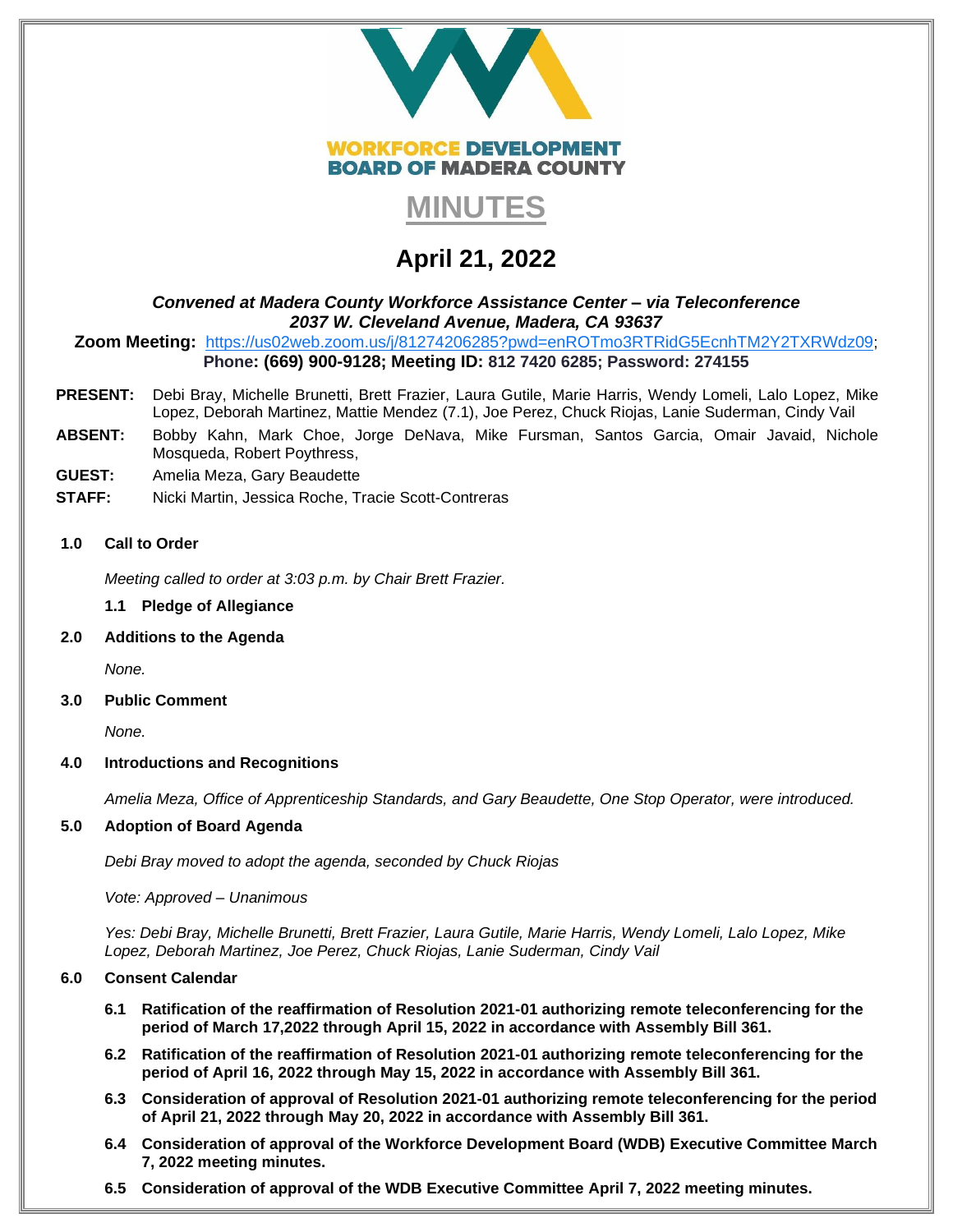- **6.6 Consideration of approval of the WDB meeting minutes February 17, 2022.**
- **6.7 Consideration of approval of the re-appointment of Laura Gutile for an additional 3-year term: 6/7/22 to 6/7/25.**
- **6.8 Consideration of approval of the re-appointment of Mike Lopez for an additional 3-year term: 6/7/22 to 6/7/25.**
- **6.9 Consideration of approval of the resignation of Robyn Smith from the WDB Executive Committee.**
- **6.10 Ratification of the approval of the revised Supportive Services policy to include an increase to the services cap to \$3,000, transportation reimbursement up to \$15 per day and the deletion of references for payments for union fee/dues.**

*Staff and the Board recognized Robyn Smith's service to the Workforce Board. Robyn and her family are relocating out of state.* 

*Mike Lopez moved to approve the Consent Calendar, seconded by Laura Gutile.* 

*Vote: Approved – Unanimous*

*Yes: Debi Bray, Michelle Brunetti, Brett Frazier, Laura Gutile, Marie Harris, Wendy Lomeli, Lalo Lopez, Mike Lopez, Deborah Martinez, Joe Perez, Chuck Riojas, Lanie Suderman, Cindy Vail*

# **7.0 Action Items**

#### **7.1 Consideration of approval of EDD Subgrant AA211014 line item transfer request for \$350,000 from the Dislocated Worker funding stream to the Adult funding stream.**

*Staff have obligated approximately \$140,000 for Adult trainings. There has been very low Dislocated Worker (DW) traffic into the Center. Staff are requesting a transfer of funds from DW to Adult in order to back-fill the Adult training budget to cover all the trainings. Staff are currently determining if there will be any training funds in the Adult category at the end of this fiscal year. Madera is working with Fresno to refer Madera*  participants to them for training opportunities as Fresno still has training funds. The transfers will ensure that *the budget stays out of the red for the rest of the year. All the funds for trainings that staff have already coordinated for participants are encumbered and will not be affected. The transfer will make sure to cover trainings and operations until the year end.* 

*Deborah Martinez moved to approve, seconded by Laura Gutile.* 

*Vote: Approved – unanimous*

*Yes: Debi Bray, Michelle Brunetti, Brett Frazier, Laura Gutile, Marie Harris, Wendy Lomeli, Lalo Lopez, Mike Lopez, Deborah Martinez, Mattie Mendez, Joe Perez, Chuck Riojas, Lanie Suderman, Cindy Vail*

# **7.2 Consideration of approval of EDD Subgrant AA111014 line item transfer request for \$25,000 from the Dislocated Worker funding stream to the Adult funding stream.**

*The transfer from this subgrant will also be used to cover participant trainings as discussed for item 7.1. Workforce areas are allowed to transfer up to 100% of funds between the DW funding stream and the Adult funding stream.* 

*Laura Gutile moved to approve, seconded by Mike Lopez.* 

*Vote: Approved – unanimous*

*Yes: Debi Bray, Michelle Brunetti, Brett Frazier, Laura Gutile, Marie Harris, Wendy Lomeli, Lalo Lopez, Mike Lopez, Deborah Martinez, Mattie Mendez, Joe Perez, Chuck Riojas, Lanie Suderman, Cindy Vail*

# **7.3 Consideration of approval of Beaudette Inc.'s One Stop Operator report for the period of October 1, 2021 through December 31, 2021.**

*Gary Beaudette presented the 3rd quarter One Stop Operator (OSO) report. The major highlights were trying to make sure that aligning and integrating programs was done and to make sure that communicating flows horizontally and all partners have some centralized, standardized system to ensure quick and real-time communication and information sharing. A Google Share drive was set up so that there is a centralized*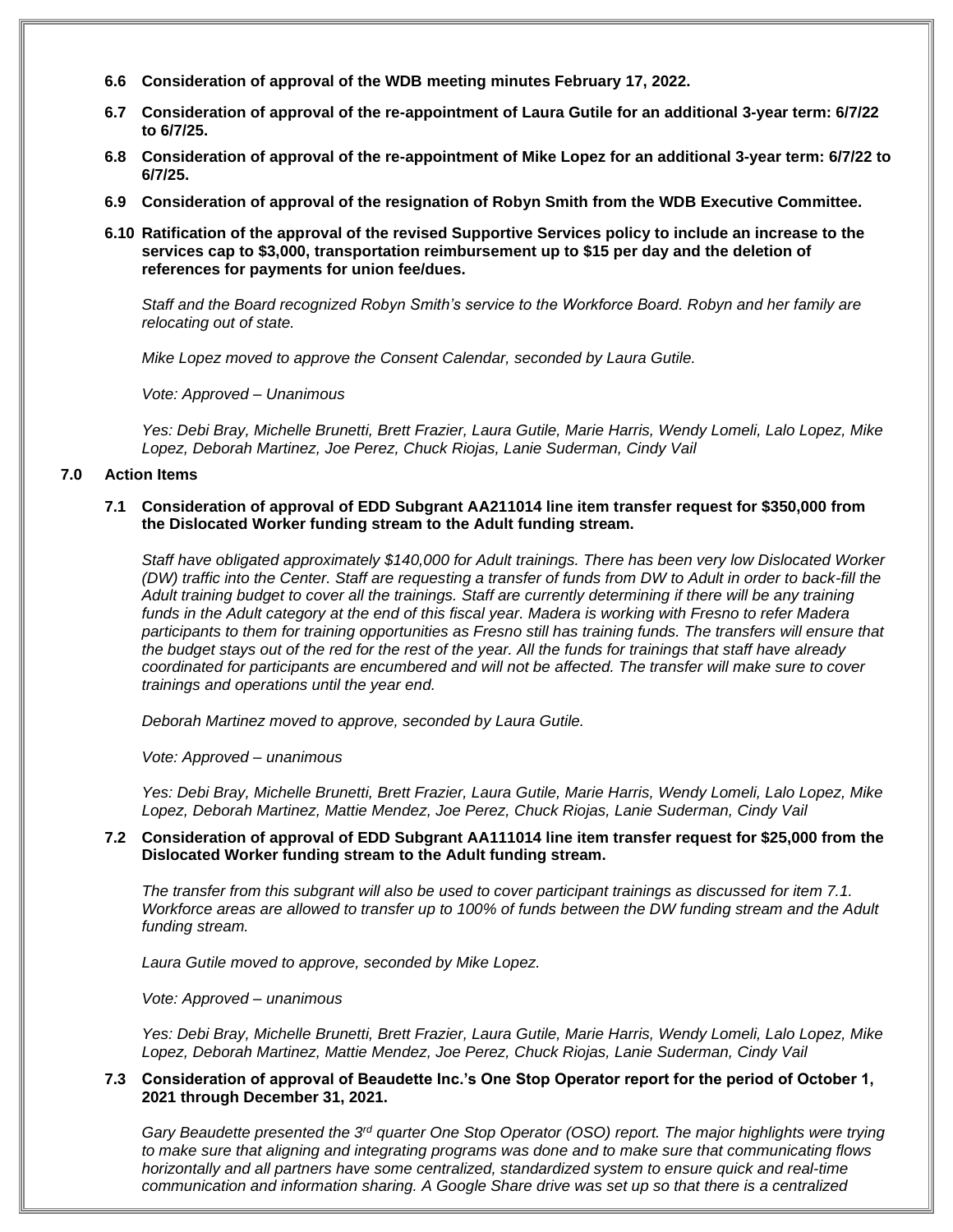*location for all partner documents. The Unite Us referral system is being used by many of the Partners. The goal would be to get 100% participation with this system. A scoreboard is being developed to see how things are working collectively – as one. The team reached out and talked to different Partners about the different goals and plans for the Continuous Improvement Plan. Madera has used the "working meeting" best practice to get work done during meetings. The OSO strives to have updates in real-time on how everything is working and checking in on goals and whether they are being met and to discuss potential problems or celebrate successes and having shared goals with Partners.* 

*Brett Frazier moved to approve, seconded by Mike Lopez.* 

#### *Vote: Approved – unanimous*

*Yes: Debi Bray, Michelle Brunetti, Brett Frazier, Laura Gutile, Marie Harris, Wendy Lomeli, Lalo Lopez, Mike Lopez, Deborah Martinez, Mattie Mendez, Joe Perez, Chuck Riojas, Lanie Suderman, Cindy Vail*

### **7.4 Consideration of approval of Beaudette Inc.'s One Stop Operator report for the period of January 1, 2022 through March 31, 2022.**

*The January to March report focuses on the Continuous Improvement Plane. 2 Surveys were sent to Partners asking what is important to them. Goals were established during this period. The number one goal was Coordination with Workforce System Partners followed by Services for Job Seekers. Business services highest voted goal was Developing an inventory of business by "key industry sector" to determine the demand-side of customer base within Madera County. The major focus is improving the career pathway, from high school to community college to either a degree or certificate but ultimately to meaningful job and careers that employers in Madera County are looking for. The next quarter report will include more up to date scoreboard data. This quarter will start to involve project management which will involve using Trello project management software. This free tool will help with the work on the established goals which will help us ensure that we are continuously improving. Brett Frazier appreciated the included table which provided information of the number of participants served for certain services. Staff's goal is to work with the OSO and all the Partners for information on the number of people served. The numbers provided within the table reflects the Workforce office numbers. Staff expect that the numbers will go up as Partners work together and combine/include their numbers.* 

*Brett Frazier moved to approve, seconded by Chuck Riojas.* 

*Vote: Approved – unanimous*

*Yes: Debi Bray, Michelle Brunetti, Brett Frazier, Laura Gutile, Marie Harris, Wendy Lomeli, Lalo Lopez, Mike Lopez, Deborah Martinez, Mattie Mendez, Joe Perez, Chuck Riojas, Lanie Suderman, Cindy Vail*

# **8.0 Information Items**

# **8.1 WDB Private Sector Director Recruitment**

*Information provided within the agenda packet. Staff are recruiting a private sector Director for the WDB and would like to have someone from the Chowchilla, or the Madera Ranchos areas. Staff may also reach out to Supervisor Rodgers to see if he might have any recommendations. The potential Director should be from the Private sector preferably from one of the WDB's priority sectors: Transportation & Logistics, Manufacturing, Agriculture, Healthcare, Retail, Hospitality Tourism or Energy/Renewable Energy. However, any Private sector business that has anyone interested in joining is welcome and staff are happy for recommendations.* 

# **8.2 Madera County Workforce Investment Corporation (MCWIC) Update**

*Information provided within the agenda packet. The MCWIC is scheduled to meet next on April 23, 2022.* 

# **8.3 Program Update**

*Information provided within the agenda packet. Program update information shows activities and information through March 31, 2022. The contract with the California Department of Corrections and Rehabilitation (CDCR) has been finalized. This contract will allow for a Workforce staff member to be stationed at the Valley State Prison who will be working with the Transitions program to connect people, who are being released from the institution to an American Job Center of California (AJCC) in the community where they will be located post-release. Staff have started providing services at Juvenile Hall for both younger and older youth. 2 worksites for the Wildfire grant have been identified. Stewards of the Sierra will serve as the site lead for those locations and are working with staff on identifying potential participants. Madera Workforce has*